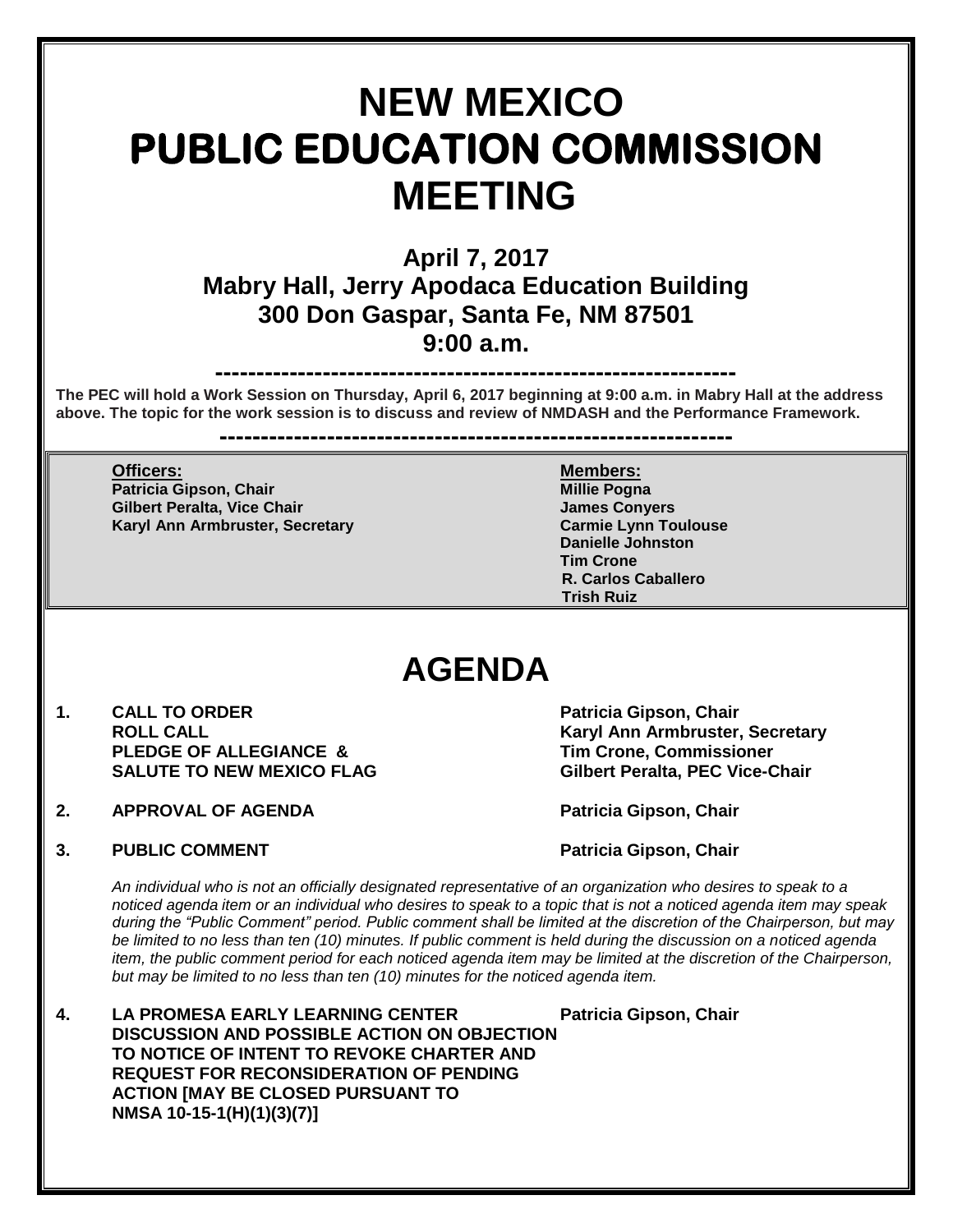| 5.  | APPROVAL OF MINUTES AND TRANSCRIPTS<br>A. Approval of February 21, 2017<br><b>Special Meeting Transcript/Minutes</b><br>B. Approval of Summary Minutes for<br>Special Meeting February 21, 2017<br>C. Approval of March 9, 2017 PEC<br><b>Work Session Minutes</b><br>D. Approval of PEC Meeting Transcript/Minutes<br>For March10, 2017<br>E. Approval of PEC Summary Minutes For<br>March10, 2017                                                                                                                                                                                                        | Patricia Gipson, Chair                                                   |
|-----|------------------------------------------------------------------------------------------------------------------------------------------------------------------------------------------------------------------------------------------------------------------------------------------------------------------------------------------------------------------------------------------------------------------------------------------------------------------------------------------------------------------------------------------------------------------------------------------------------------|--------------------------------------------------------------------------|
| 6.  | <b>DISCUSSION AND POSSIBLE ACTION ON</b><br><b>CHARTER SCHOOL AMENDMENTS</b><br>A. Monte Del Sol Charter School<br><b>Enrollment Cap Increase</b><br>L.<br>B. Estancia Valley Classical Academy<br><b>Enrollment Cap Increase</b><br>L.<br>Change in Facility<br>ii.<br>Amendment to Material Terms - Instructional Hours<br>iii.                                                                                                                                                                                                                                                                          | <b>Katie Poulos, Director</b><br><b>Options for Parents and Families</b> |
| 7.  | <b>DISCUSSION AND POSSIBLE ACTION ON</b><br><b>GOVERNANCEMEMBERSHIP UPDATES</b><br>A. Monte Del Sol Charter School<br>B. Sandoval Academy of Bilingual Education (SABE)<br>C. Alma D'Arte Charter High School                                                                                                                                                                                                                                                                                                                                                                                              | <b>Katie Poulos, Director</b><br><b>Options for Parents and Families</b> |
| 8.  | <b>BUDGET REPORTING STATUS CHANGES AND</b><br><b>BUDGET CONCERNS-DISCUSSION AND POSSIBLE</b><br><b>ACTION</b><br>A. Carinos De Los Ninos Charter School                                                                                                                                                                                                                                                                                                                                                                                                                                                    | <b>Katie Poulos, Director</b><br><b>Options for Parents and Families</b> |
| 9.  | <b>REPORT FROM OPTIONS FOR PARENTS &amp; THE</b><br><b>CHARTER SCHOOL DIVISION--DISCUSSION AND</b><br><b>POSSIBLE ACTIONS</b><br>A. Charter School Division Update<br>B. Report on Governance Changes<br><b>SAMS Academy</b><br>i.<br>ii.<br>North Valley Academy<br>New America School - Las Cruces<br>iii.<br>Dzil Ditl'ooi School of Empowerment, Action and Perseverance (DEAP)<br>iv.<br><b>Cesar Chavez Community School</b><br>$V_{\star}$<br><b>Anthony Charter School</b><br>vi.<br>C. Report on School Closures<br><b>Uplift Community School</b><br>i.<br>ii.<br>Sage Montessori Charter School | <b>Katie Poulos, Director</b><br><b>Options for Parents and Families</b> |
| 10. | <b>SCHOOL REQUESTED REPORTS</b><br>A. North Valley Academy                                                                                                                                                                                                                                                                                                                                                                                                                                                                                                                                                 | <b>Katie Poulos, Director</b><br><b>Options for Parents and Families</b> |
| 11. | <b>DISCUSSION OF PED DRAFT OF GOVERNING</b><br><b>BODY RULE</b>                                                                                                                                                                                                                                                                                                                                                                                                                                                                                                                                            | <b>Katie Poulos, Director</b><br><b>Options for Parents and Families</b> |
| 12. | <b>DISCUSSION AND POSSIBLE ACTION ON</b><br>THE PERFORMANCE FRAMEWORK                                                                                                                                                                                                                                                                                                                                                                                                                                                                                                                                      | Patricia Gipson, Chair                                                   |